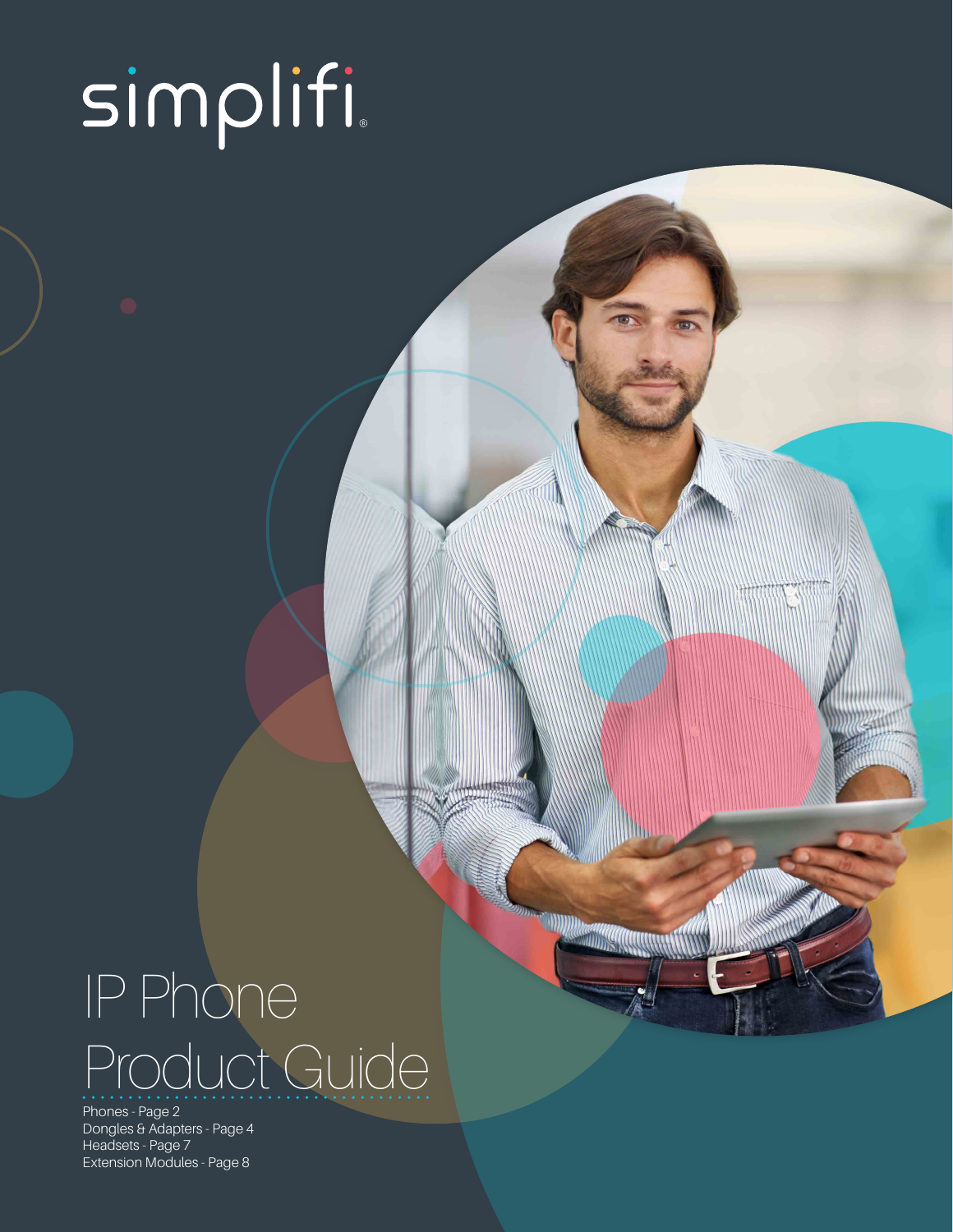### Desk and Conference Phones

#### **Yealink W60B Wireless IP Phone**



The Yealink W60P Wireless DECT IP Phone is a premium phone designed with robust hardware, ideal for businesses that require greater capability to handle a heavy call load.

#### **HD Audio Quality:**

Based on wireless CAT-iq2.0 DECT standard to offer premium and stable HD audio quality for efficient and clear communication.

#### **Long-life Battery:**

Installed with a Li-ion battery, ready for your heavy call load with 18 hours talk time, 240 hours standby timeand quick charging capability.

#### **Rich Features:**

Enables quick user adoption and natural integration into the working environment with a thoughtful industry design, 2.4" 240x320 color display and rich telephony features.

#### **Seamless compatibility with Yealink W60B Base:**

- **•** The Yealink W60B is a powerful scalable DECT Base that supports up to 8 handsets, 8 SIP accounts and 8 concurrent calls. Equipped with robust hardware and rich features, it perfectly caters to your busy small-tomedium-sized office.
- **•** Compact as it is, the Yealink W60B DECT Base works seamlessly with the entire Yealink DECT handset range and repeater.
- **•** It also supports efficient provisioning and mass deployment with the Yealink Redirection and Provisioning Service and Booth Mechanism as to realize zero touch provisioning.

#### **Yealink T41P Desk IP Phone**



The SIP – T41P is a feature-rich SIP phone for business. The 6-line IP Phone has been designed by pursuing ease of use in even the tiniest details. Delivering a superb sound quality as well as rich visual experience. With programmable Keys, the IP Phone supports vast productivity-enhancing features. Using standard encryption protocols to perform highly secure remote provisioning and software upgrades.

#### **Key Features and Benefits:**

- **•** HD Audio Quality
- **•** 6 SIP account supports three-way audio conferencing
- **•** 6 paperless DSS keys dual-color LEDs
- **•** 2.7", 192x64 resolution black & white LCD
- **•** Wall mountable
- **•** Supports wireless headsets
- **•** Dual-port 100M Ethernet Integrated PoE
- **•** Innovative Appearance
- **•** Mirror-style screen
- **•** Dual-color LEDs
- **•** Non-slip rubber pads
- **•** Scratch-resistant surface
- **•** User friendly metallic keypad
- **•** Stand with 2 adjustable angles
- **•** Anti-tangle cord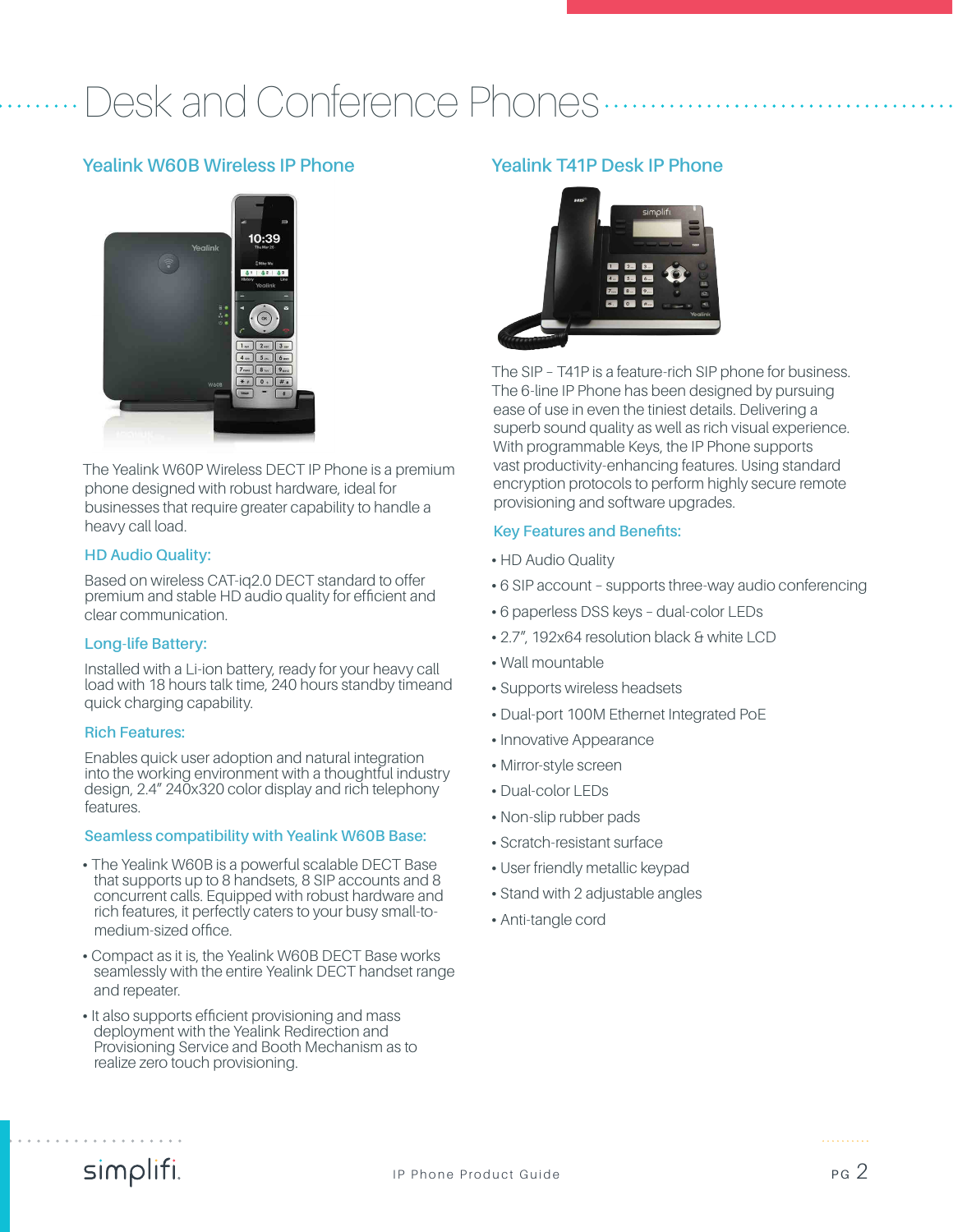### Desk and Conference Phones (continued)

#### **Yealink T46P Desk IP Phone**



The SIP – T46G is the latest revolutionary IP Phone from Yealink for executive users and busy professionals. New designs with high-resolution TFT color display delivers a rich visual experience. Yealink Optima HD technology enables rich, clear, life-like voice communications. Supports Gigabit Ethernet, a variety of device connections, including EHS headset and USB. With programmable keys, the IP Phone supports vast productivity-enchancing features.

#### **Key Features and Benefits:**

- **•** HD Audio Quality
- **•** 16 SIP account supports three-way audio conferencing
- **•** 10 paperless DSS keys dual-color LEDs
- **•** 4.3", 480x272 resolution Color LCD
- **•** Wall mountable
- **•** Supports wireless headsets
- **•** Dual-port Gigabit Ethernet Integrated PoE
- **•** Innovative Appearance
- **•** Mirror-style screen
- **•** Dual-color LEDs
- **•** Non-slip rubber pads
- **•** Scratch-resistant surface
- **•** User friendly metallic keypad
- **•** Stand with 2 adjustable angles
- **•** Anti-tangle cord
- **•** Supports LCD expansion module
- **•** USB 2.0 supports WiFi and Bluetooth dongles

#### **Yealink CP920 Conference IP Phone**



Yealink designs its audio conferencing solutions to suit a range of different meeting environments. The CP960 and the CP920 address today's audio conferencing challenges and unify a clear-and-easy conferencing communication experience for both in-room and remote participants. The CP960 targets mid-to-large-sized meetings while the CP920 covers small-to-mid-sized meetings.

#### **Pure and Powerful Sound Quality:**

Enterprise-grade and performance-oriented, Yealink conference phones deliver best-in-class HD audio quality for everyone in a meeting to keep pace with the team's collaboration and contribute inspired work.

#### **Wide-range Voice Pickup, Dead-zone Free:**

Featuring 20-foot 360-degree dead-zone-free voice pickup, the coverage area of the CP920 adapts to multiple room environments and provides a full sound experience.

#### **Smart and Powerful Noise Elimination:**

Yealink's Noise Proof Technology frees business voice collaboration from annoying noise and optimizes conference efficiency by minimizing distractions.

#### **Ergonomic Design, Best-in-Class Experience:**

Stylish and professional, Yealink conference phones adopt a Y-shaped metallic sliver body design. For users who prefer a traditional key system, the CP920 offers a familiar touchable keypad for less stress and more comfort.

#### **Hybrid UC Meeting Enabled:**

The CP920 enables the Hybrid UC Meeting for extraordinary convenience. With Bluetooth and USB connectivity, you can easily pair the conference phone with a PC or mobile phone. Join or create a conference by simply merging the calls.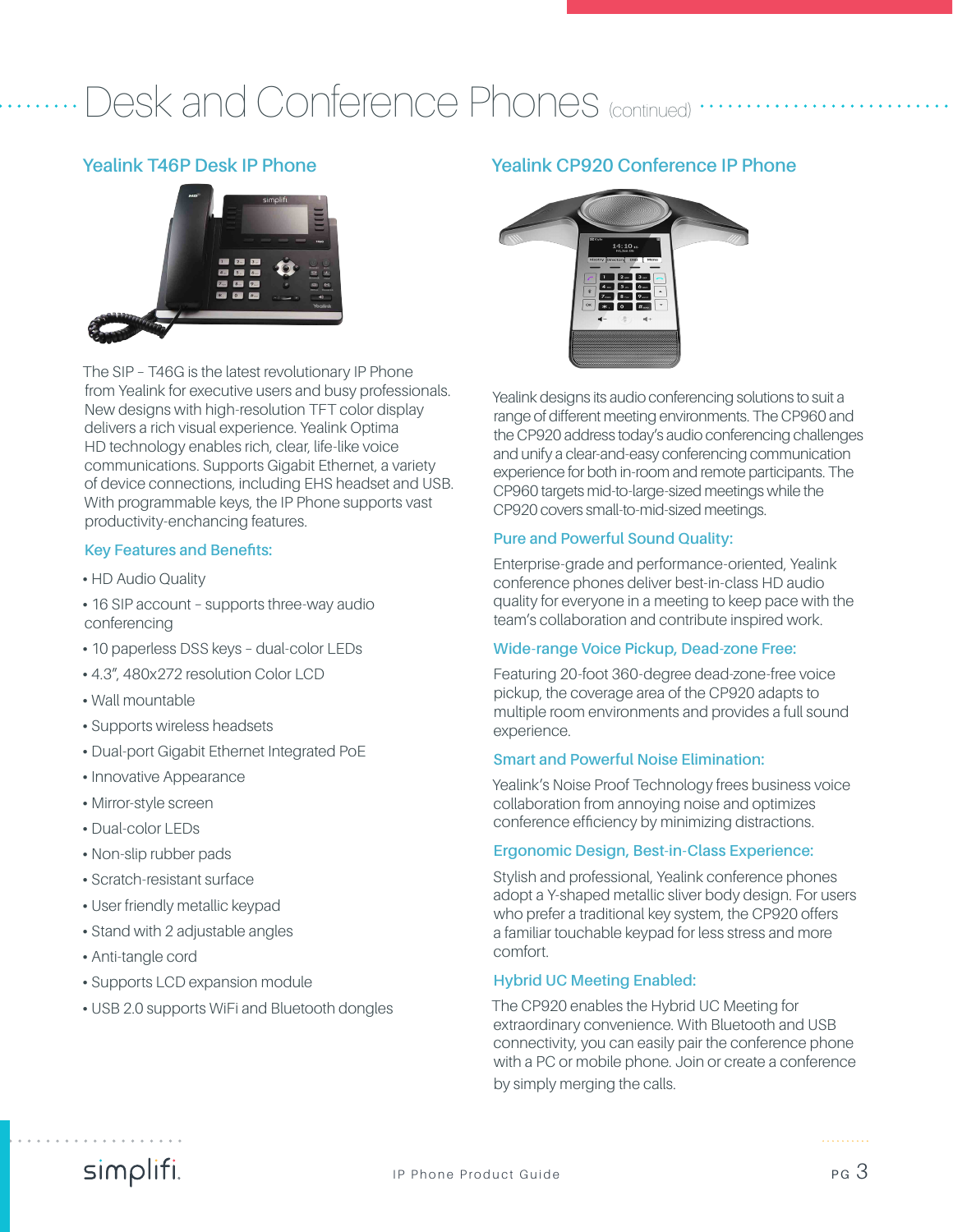# Dongles & Adapters

#### **Wi-Fi USB Dongle WF40**

Compatible with: **T41, T46**



Wi-Fi USB Dongle WF40 is a low-power, small form factor device that can be implemented within offices for seamlessly connecting their IP phones to available wireless networks. This dynamic plug-and-play style USB device is an ideal office networking solution for companies—particularly, smaller organizations seeking affordable, convenient and reliable high-speed wireless connectivity.

Supported by a powerful transmission rate of 150 Mbps, the solution is able to quickly and reliably establish Wi-Fi connectivity so that users can optimally communicate, collaborate, access pertinent documents and resources and more. Wi-Fi USB Dongle WF40 is safe, reliable and easy deployment, which guarantees a flexible and optimal user experience.

Even more, Wi-Fi USB Dongle WF40 is compliant with the IEEE802.11n and IEEE802.11b/g standards, maximizing reliability and throughput.

#### **Key Features and Benefits:**

- **•** Reliable Connection
- **•** Ease-of-use
- **•** Plug and Play
- **•** High Transmission Rate
- **•** Lower Power Consumption.

#### **Specifications:**

- **•** Network Standard: IEEE802.11b/g/n
- **•** Transmission Rate: 150 Mbps
- **•** Frequency Range: 2.4GHz
- **•** Security: 64/128/152-bit WEP Encryption, WPA-PSK, WPA2-PSK
- **•** Interface: USB2.0
- **•** L\*W\*H: 26.9mm\*18mm\*8mm
- **•** Working Temperature: 0°C ~ +40°C ( 32°F ~ 104°F)
- **•** Storage Temperature: -40°C ~+85°C (-40°F ~ 185°F)

#### **Wi-Fi USB Dongle WF50**

Compatible with: **T41, T46**



Yealink WF50 is a next-generation Wi-Fi USB Dongle, designed to allow users to select whether to connect to a 2.4GHz (150 Mbps) Wi-Fi network or a 5GHz (up to 433 Mbps) Wi-Fi network. With wireless connections transmitting over the 5GHz band, users no longer need to worry about the interference from nearby wireless devices which may interfere with their wireless signal, guaranteeing high-quality connections perfect for establishing calls and HD video streaming.

This dynamic plug-and-play style USB device is equipped with WPA/WPA2 encryptions, providing your network with active defense against security threats. Besides, WF50 owns the ability to establish Wi-Fi connectivity easily, quickly, and reliably, so that users can optimally communicate, collaborate and more.

Yealink WF50 is compliant with IEEE 802.11a/b/g/n/ac standard, maximizing reliability and throughput.

#### **Key Features and Benefits:**

- **•** Compatible with Yealink SIP-T27G/T41S/T42S/T46S/ T48S/T52S/T54S/T53 IP Phone (Version 84)
- **•** Dual-Band Connectivity
- **•** High Transmission Rate
- **•** Interference Free
- **•** Reliable Connection
- **•** Easy to Use
- **•** Plug and Play

#### **Specifications:**

**•** Network Standard: IEEE 802.11 a/n/ac, IEEE 802.11

### simplifi.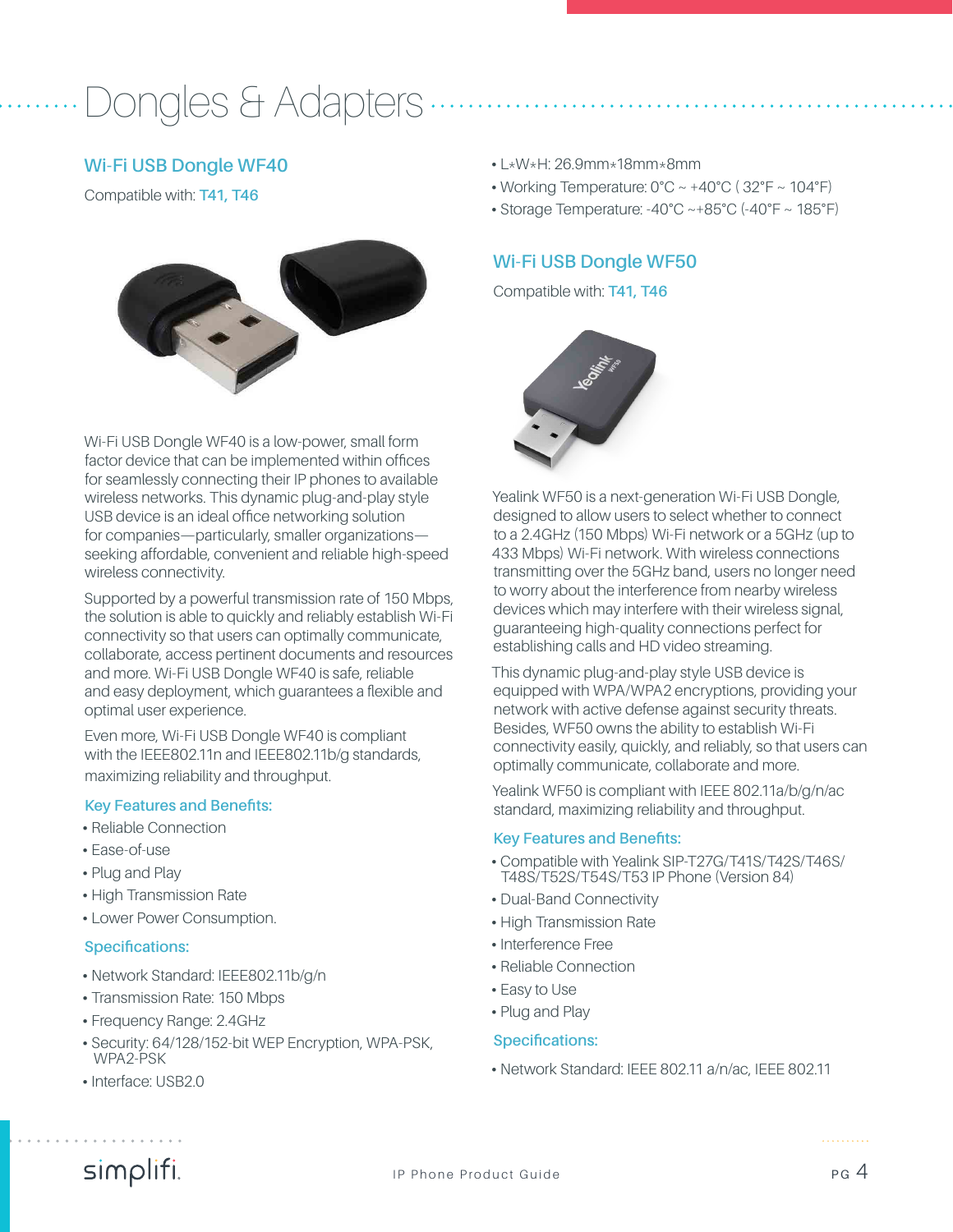# Dongles & Adapters (continued)

#### b/g/n

**•** Transmission Rate:

5GHz - 11ac: Up to 433Mbps(dynamic); 11n: Up to 150Mbps(dynamic); 11a: Up to 54Mbps(dynamic)

2.4GHz - 11n: Up to 150Mbps(dynamic); 11g: Up to 54Mbps(dynamic); 11b: Up to 11Mbps(dynamic)

- **•** Frequency Range: 2.4GHz/5GHz
- **•** OS Support: Linux, Android
- **•** Antenna Type: Integrated
- **•** Security: WEP, WPA/WPA2,WPA-PSK/WPA2-PSK, WPA2-Enterprise
- **•** Interface: USB 2.0
- **•** Operating Voltage: 5.0 V DC ±5%
- **•** Operating Voltage: 5.0 V DC ±5%
- **•** Dimensions (L\*W\*H): 52mm\*27mm\*8mm IC: 10741A-WF50
- **•** Weight: 28 g
- **•** Operating Temperature: 0°C ~ +40°C ( 32°F ~ 104°F)
- **•** Storage Temperature: -30°C ~+70°C (-22°F ~ 158°F)
- **•** Operating Humidity: 10% to 90% (Non-condensing)

#### **Bluetooth USB Dongle BT40**

#### Compatible with: **T41, T46**



The Bluetooth USB dongle adds Bluetooth connectivity to your IP Phone with a wide variety of Bluetooth Headsets, allowing you to receive calls wherever you are in the office. Compatible with Bluetooth specification V4.0, back compatible with Bluetooth 1.1, 1.2, 2.0 and 3.0 for wide-ranging use.

#### **Key Features and Benefits:**

- **•** Bluetooth specification: V4.0+HS system
- **•** Enhanced Data Rata (edr) compliant for both 2Mbps and 3Mbps supported
- **•** A2DP technology
- **•** Support 8K NBS (apply to firmware version 84 or earlier)
- **•** Operating distance: 10 meters
- **•** Answer incoming calls through Bluetooth headset
- **•** Terminate calls through Bluetooth headset
- **•** Adjusts the volume of Bluetooth headset through Bluetooth headset or your phone
- **•** Bluetooth frequency range: 2.402GHz-2.480GHz
- **•** Built-in security
- **•** Operation system: Windows 98SE, Windows 2000, Windows XP, Windows Vista etc.
- **•** Low power consumption

#### **Specifications:**

- **•** USB2.0 interface
- **•** Symbol rate: 3Mbps
- **•** Dimensions: 18mm\*14mm\*5.5mm
- **•** Weight: 2g

#### **Yealink DECT USB Dongle**

#### Compatible with: **T41, T46**



The Yealink DECT dongle DD10K not only enables T41S/ T42S to work concurrently with the Yealink DECT system as a handset after pairing with Yealink W60B DECT IP base station, but also enables T53/T53W/T54W/T57W/ T58A/VP59 to work as a base station which can be registered with up to 4 compatible Yealink W52H/W56H W53H handsets.

Supported by a powerful transmission rate of 1152kbps/s, this solution provides you with a quick and reliable DECT connection without wiring or cabling troubles, and gives you the privilege to enjoy wireless communications in minutes. As a complement for Yealink DECT series, attaching DD10K to your desk phone offers you a new solution by combining the desk phone's features with DECT capabilities.

Even more, Yealink DD10K is compliant with the CATiq 2.0 standards, and it is easy and safe to deploy,

### simplifi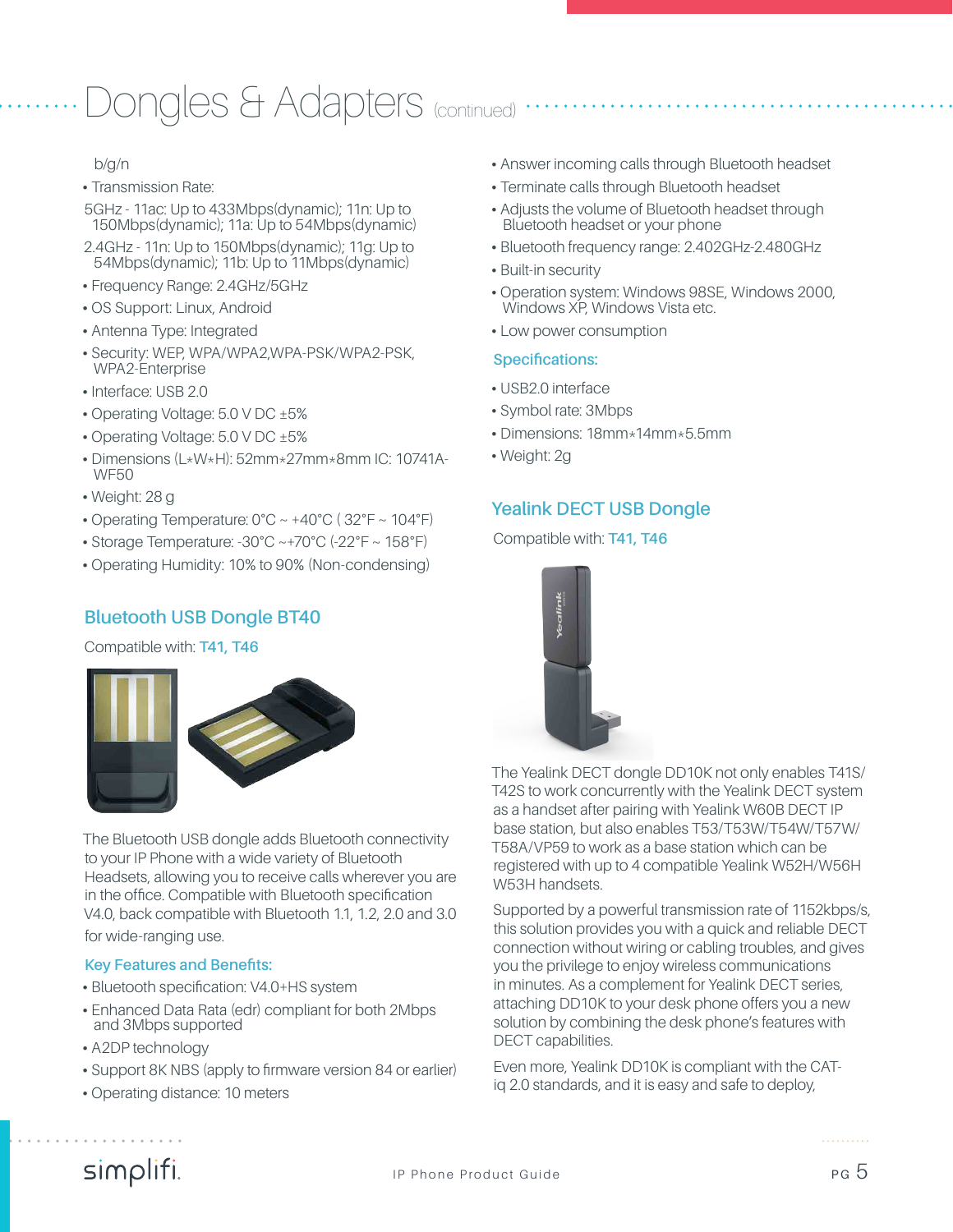# Dongles & Adapters (continued)

guaranteeing a flexible and optimal user experience.

#### **Key Features and Benefits:**

- **•** Reliable Connection
- **•** Ease-of-use
- **•** Plug and Play
- **•** High Transmission Rate

#### **Specifications:**

- **•** DECT Transmission Rate: 1152kbps/s
- **•** 2 internal QWL omni-directional antennas
- **•** Power Consumption: 815mW
- **•** Frequency bands: 1880 1900 MHz (Europe), 1920 1930 MHz (US)
- **•** DECT Standards: CAT-iq 2.0
- **•** Indoor Range: 20m~50m (The Max distance is 50m)
- **•** Outdoor Range: 300m (In clear view and ideal conditions)
- **•** Interface: USB 2.0
- **•** Dimension: 73mm\*27mm\*8mm
- **•** Weight: 2g

#### **Wireless Headset Adapter EHS36**

Compatible with: **T41, T46**



The new and advanced Yealink Headset Adapter EHS36 provides the technical interface between your Yealink IP Phones and a compatible wireless headset. It is approved for using with major manufacture Jabra, Plantronics, Sennheiser wireless models.

The unit is easy to install, simply link EHS36 to the EXT port of the phone and, effectively `plug and play' giving you control of your Yealink phone and the ability to answer and hang up calls remotely.

It has been especially designed to ensure maximum productivity in business applications such as receptions, call centers and general telephone use and is ideal for the Corporate, Financial, Health, Government, Educational, Industrial, and SME/SoHo market sectors.

#### **Key Features and Benefits:**

- **•** Compatible with Jabra, Plantronics wireless headsets
- **•** Compatible with Sennheiser wireless headsets
- **•** Plug and play
- **•** Answer incoming call through remote wireless headset
- **•** Terminate calls using remote wireless headset key
- **•** Incoming calls are signaled in the headset ear piece

#### **Yealink PSTN Box CPN10**

Compatible with: **CP920**



Used in combination with Yealink IP Conference Phone CP920, the CPN10, as a new product designed by Yealink, is a PSTN box to meet the demands in some countries and areas which are still using the public switched telephone network (PSTN). With this PSTN box CPN10, our Yealink CP920 can both support the conferencing call based on SIP protocol and PSTN.

With one PSTN cable in your meeting room, you can easily connect the PSTN box CPN10 with Yealink professional conference phone CP860/CP920 and start up your local three-way conference. Meanwhile, plus CP920's HD audio quality, build-in 3 microphone array, full-duplex technology, acoustic echo canceling technology as well as its rich call handling features, such as USB call recording, linkage to mobile phones or PCs, you can conveniently enjoy the conferencing call easily

### simplifi.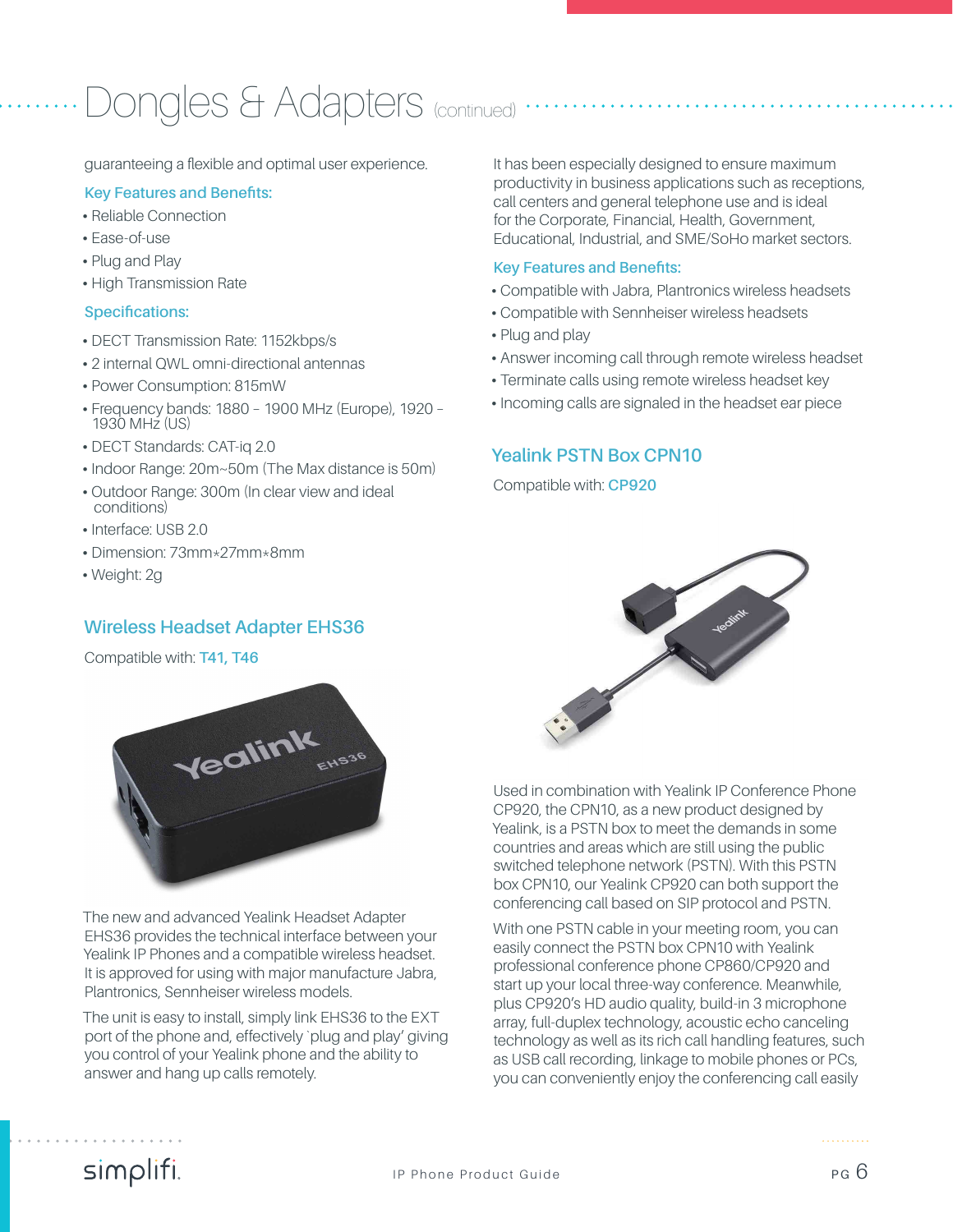# Dongles & Adapters (continued)

with excellent speech quality in your meeting room.

#### **Key Features and Benefits:**

- **•** Plug and play
- **•** Easy to use
- **•** No additional power needed
- **•** USB call recording
- **•** Support up to 2 cascaded CPN10 to setup PSTN conference
- **•** USB call recording
- **•** Support up to 2 cascaded CPN10
- **•** Support both SIP and PSTN modes
- Headsets.

#### **Yealink USB Headset YHS33**

Compatible with: **T41, T46**



Yealink YHS33-USB is a professional headset with the over-the-head style that eliminates background noise and helps you get in your concentration zone and focus. Coupled with wideband audio technology and HD voice, the YHS33-USB delivers richer and clearer conversations, as well as reduces listening fatigue. Simple plug-andplay setup permits you to merely use the USB port to the USB-supported Yealink IP phones, plug it into the USB port or 3.5mm jack to your laptop, or use the 3.5mm jack straight into your smart device. Get easy access at your fingertips via the intuitive control unit to the frequentlyused functions, such as accept incoming calls, adjust volume and mute the microphone. Yealink YHS33-

- **•** Sound pickup range: 4m (work with CP920)
- **•** Linkage to mobile phones or PCs

#### **Specifications:**

- **•** 1 x USB 2.0 port
- **•** 1 x RJ11 port
- **•** Dimension (W\*D\*H): 73mm\*48m\*15mm
- **•** Operating humidity: 10~95%
- **•** Storage temperature: -10~50°C
- **•** Operating temperature: 0~50°C (32~122°F)

USB stands its unique position in the market with the combination of exceptional comfort, durable lifecycle, premium quality, and brilliant sound.

#### **Key Features and Benefits:**

- **•** USB and 3.5mm connectivity to laptop and smart device
- **•** Simple call management via control unit
- **•** Integrated LED indicator and warning tone
- **•** ActiveProtection technology safeguards users from acoustic injury
- **•** HD Voice/Wideband speaker performance and noise cancellation
- **•** 330° bendable boom arm for easy adjustment without breaking

#### **Wideband Headset for Yealink IP Phone**

Compatible with: **T41, T46**



### simplifi.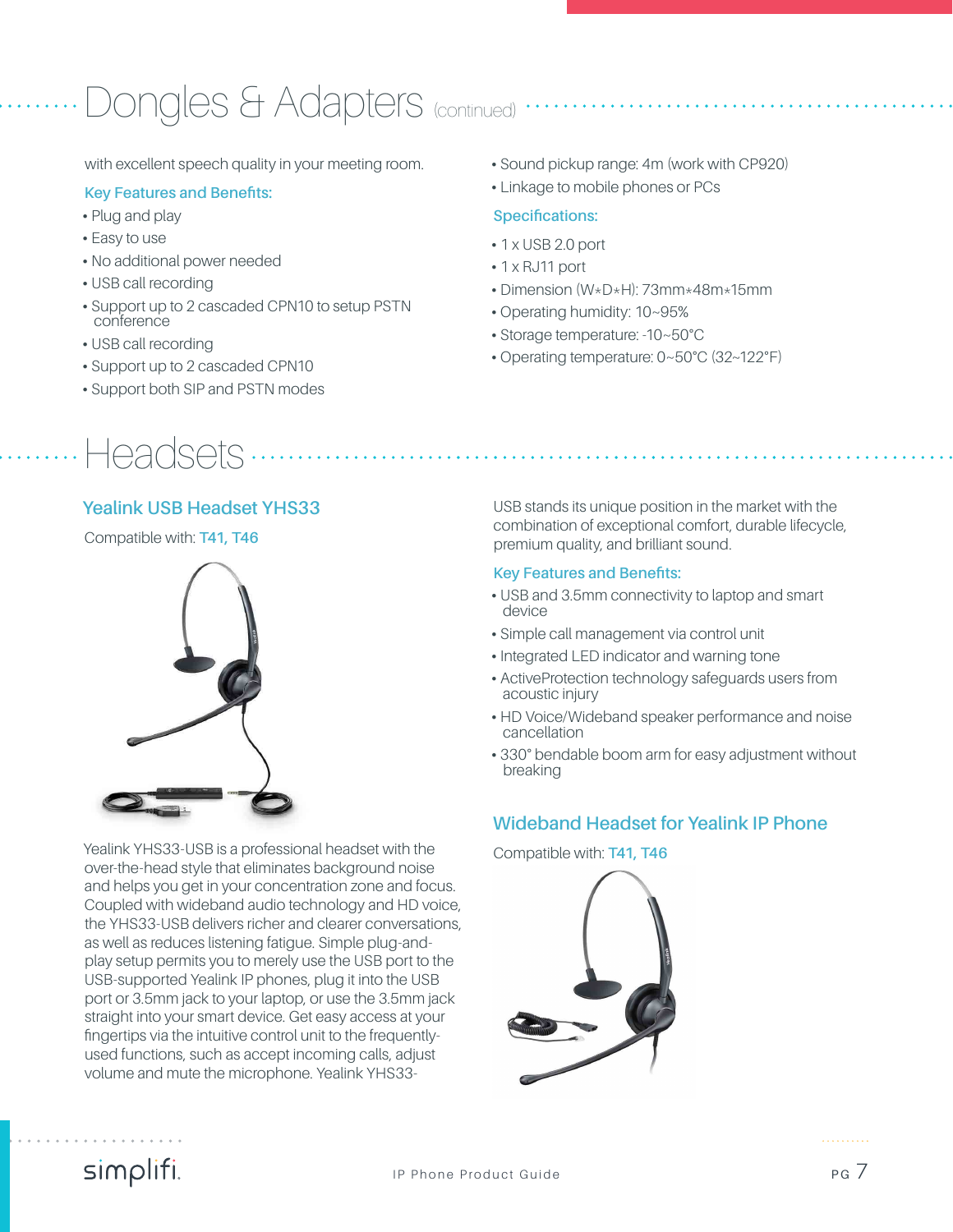### Headsets <sub>(continued)</sub>

Yealink YHS33 is the over-the-head style headset which is made for office worker, SOHO, or call center staff. It is compliant with the full range of Yealink enterprise IP phones. Its distinctive design is slim and stylish with an elegant satin finish. Its featherweight materials and ear pads made from bio-mimetic protein-based leather ensure luxurious comfort, while its unique pivoting boom deliver crystal-clear, private conversations. Coupled with wideband audio technology, it delivers richer, clearer conversations, and reduces listening fatigue. What's more, ultra noise-canceling microphone filters out background noise for perfect speech transmission. And its Quick Disconnect feature provides walkaway convenience, enabling user quickly leave for a short time or switch to other sound equipments.

Yealink YHS33 stands its unique position in the market with the combination of exceptional comfort, durable life

# Extension Modules

#### **High-Performance LCD Expansion Module**

#### Compatible with: **T46**



The EXP40 Expansion Module for the SIP-T46, expanding the functional capability of your sip phone to a whole new level. It features a large graphic LCD. Two pages of 20 flexible buttons are shown on the display can be programmed up to 40 various features, the productivity-enhancing features include BLF/BLA, speed dialing, call forward, transfer, park, pickup, etc.

**•** Revolutionary new design: New design pursuing tiniest details for matching elegantly with the look and feel of

cycle, premium quality, and brilliant sound.

#### **Key Features and Benefits:**

- **•** Wideband audio for more natural sound and clearer conversations
- **•** Premium audio assures quality costumer communications
- **•** Ultra microphone noise canceling
- **•** Ergonomic design for all day comfort
- **•** 330° pivoting microphone boom
- **•** Featherweight and soft ear cushions are easy on your ears
- **•** Over-the-head, all-day comfortable design for intensive use
- **•** Plug and play

T46G, rubber covers on the feet that contact the desk surface help prevent the phone from sliding, The new foot stand allows two positions for the device, support application of wall mountable, the backlit display eliminates the need for external light.

- **•** A rich visual experience for applications: Equipped with a 160x320 graphic LCD with Backlight. 20 physical keys each with a dual-color LED and two page views are possible, this allows 40 additional programmable keys that can be used for speed dialing, BLF/BLA, call forward, transfer, park, pickup, etc. 2 independent control keys are used for fast switch pages.
- **•** Expandability: Supports up to 6 Expansion Modules for an attendant console application, adding up to 240 additional buttons. It has to be powered by a conventional power supply (5V/1.2A) if exceed 2 connections.

#### **Display:**

- **•** 160x320 graphic LCD with 16-level grayscales
- **•** LCD Backlight
- **•** Two page views are possible
- **•** Different icons for each function shown on the LCD

#### **Feature Keys and Indicator:**

- **•** 20 physical keys each with a dual-color LED
- **•** 20 additional keys through page switch
- **•** 2 independent control keys are used for fast switch pages

### simplifi.